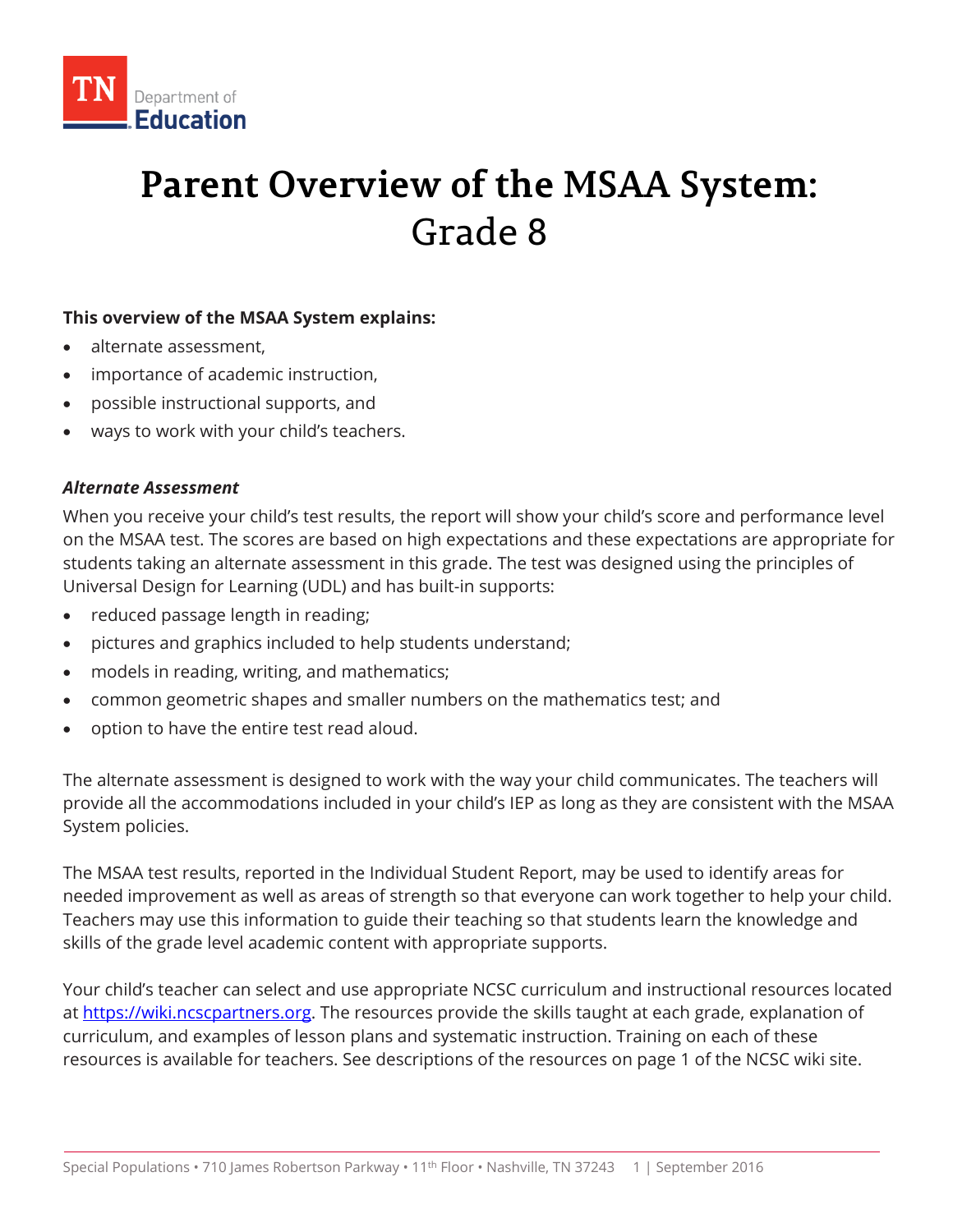

# **College, Career, and Community Skills**

- **Reading and writing** is important to understand books, gather and learn new information, make notes, share thoughts and stories, compare information, read schedules, etc.
- **Mathematics** is important to understand numbers, solve problems, schedule, arrange transportation, manage money, etc.
- **Communication skills** are important to advocate for self, participate in social and educational conversations, express wants and needs, access information, made requests, shop, prepare a meal, etc.
- **Age-appropriate social skills** are important to build knowledge and shared experiences with peers in school, the community, and work.
- **Independence and teamwork**  are important to build problemsolving skills, understand and follow directions, complete a new task, work with others, and use provided supports.
- **Skills to access support systems** are important to academic instruction, collaborative work with peers, developing independence, requesting assistance, and using appropriate tools (e.g., calculator) to complete a task.

## *Academic Instruction*

Changes in our culture, our technology, and our work are happening at a fast pace. There are recognized college, career, and community skills that prepare our children for the world they will live in as adults. This preparation requires instruction that is individualized to meet your child's unique needs, focused on skills to communicate, read, write, use mathematics, and develop work skills.

#### *Instructional Supports*

Teachers have many tools and techniques to teach academic content. Teachers *will* provide the supports identified in your child's IEP. This should help your child learn the content and improve his or her knowledge, skills, and abilities as well as demonstrate them on the test.

The principles of Universal Design for Learning (UDL) provide flexible approaches for curriculum and are used throughout the MSAA System to provide support and accommodations as needed for all children, including your child. Teachers can use these same strategies to support your child in learning. For example, in reading, your child may listen to the story read by someone else and answer questions using a communication system. In mathematics, your child might use counters to help solve problems and follow steps that are provided for calculations instead of having to memorize the steps. Supports will be important as your child is introduced to new content.

Additional examples of supports include providing:

• information presented

in different ways (e.g., with pictures, manipulatives, and simplified text);

access to learning materials in different ways (e.g., listening to a story while using a screen reader or a version enhanced with textures, providing word or picture choices);

different ways to show what your child has learned (e.g., answering using a switch activated recording, presenting using technology, eye-gaze to select words or pictures to write a story); and

• multiple options to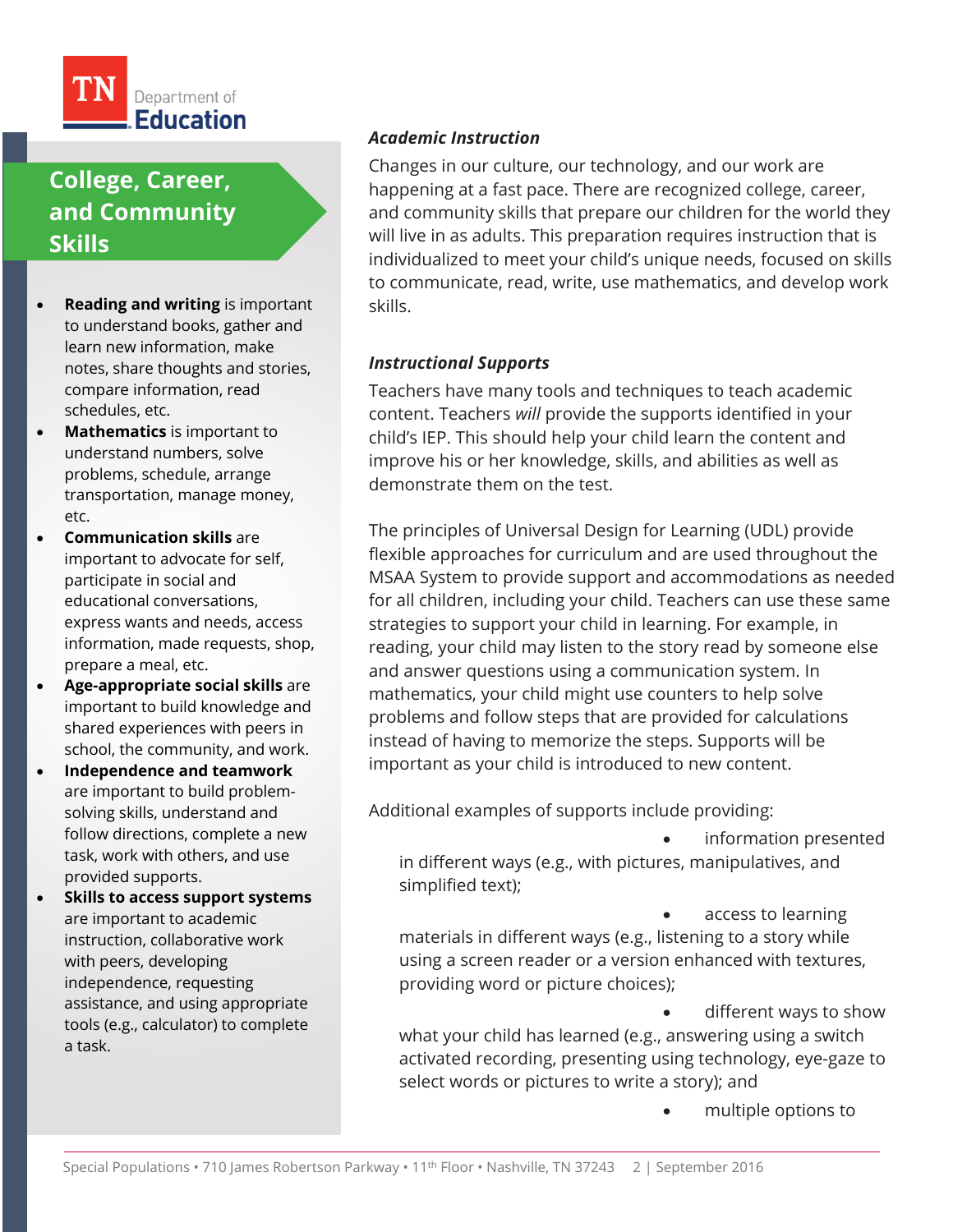

engage your child (e.g., providing choices, using topics of personal interest).

You can find more about UDL at [http://www.udlcenter.org.](http://www.udlcenter.org/)

## *English Language Arts – Grade 8*

In middle school, your child's instruction has an increased focus on informational texts, but instruction still includes enjoying reading or listening to and learning more about literary (non-fiction) texts. Your child will:

- read/listen to stories, plays (e.g., *The Crucible*), poems and informational texts (e.g., biographies, memoirs, historical documents, technical documents, etc.) that may be adapted;
- produce different types of writing: stories, informational, and persuasive; and
- learn communication skills (e.g., classroom discussions and presentations).

The complexity of the stories and informational text your child will read or listen to will increase throughout the year and as he/she moves to the next grade. The following are a few ways that stories and text become more complex.

## **Range of Text Complexity**

- Text is short with many pictures.
- Sentences are simple and include
- repeated ideas. • Text has events in order with ideas
- clearly stated.
- Charts and diagrams are simple.
- Text includes everyday, common words.
- Text is detailed with few pictures.
- Sentences are compound and complex.
- Text has implied ideas and connections among a range of ideas.
- Charts and diagrams include detailed information.
- Text includes expressions and phrases.

Instructional activities should be individualized for your child as needed. For example, to teach how to determine what the author is claiming and the evidence the author uses to support the claim, the teacher reads a persuasive article (e.g., "Driving Age Should Be Lowered"). The teacher projects a chart on the board that has three sections: author's claim, evidence, and page number. The teacher has the class complete the chart through a class discussion to determine the author's claim and evidence used to support the claim. Some students provide a response by pointing to the evidence in the text. Some students will choose from provided options. The teacher has students independently complete their own chart using a different article. Some students may listen to a recording of the article, and some students may read an adapted version of the article (e.g., two short sentences on each page paired with a picture). Then, some students may dictate their responses for the chart, while others may copy from the text.

Teachers often pair reading and writing together. The teacher points to words in the article that the students just read that indicate evidence (e.g., for example, because) and has students brainstorm a list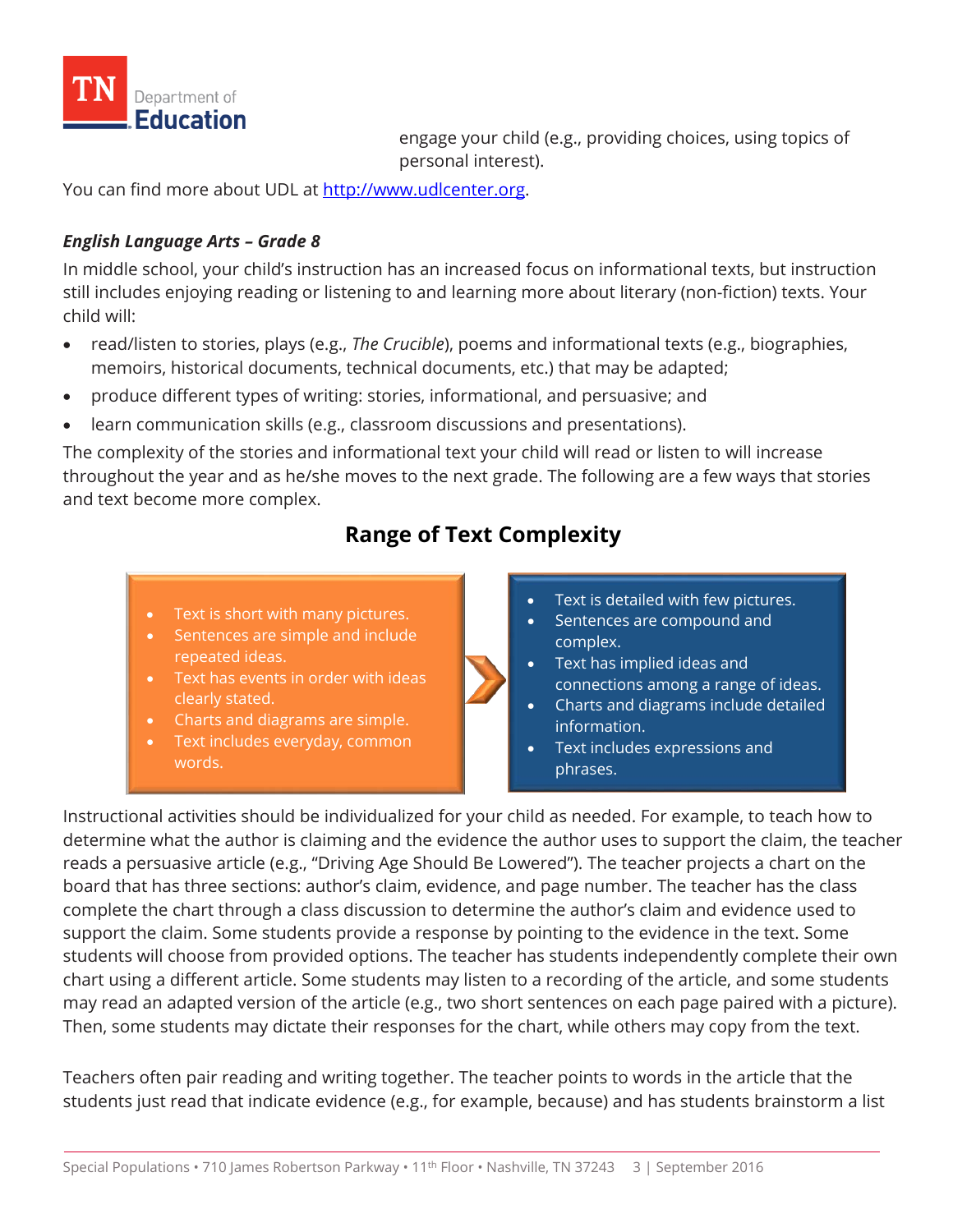

of similar words. The teacher directs the students to choose from a list of topics to write a persuasive article. The teacher provides a graphic organizer and reminds students to use words like the ones on the list they made. Some students may write their article using sentence frames (e.g., I believe because **Example 2.1** (because  $\cdot$  ). Some students may dictate the information.

## *ELA Sample Instructional Activities (text complexity increases in each grade)*

## **8th Grade Preview**

- Learning the meaning of new academic and content words (e.g., galaxy), and how they affect eighth-grade-level stories or informational texts
- Understanding how the big idea or central idea of stories and informational text are developed by finding evidence throughout the piece
- Comparing two or more texts to see how the characters' points of view are similar or different and how they affect the story
- Analyzing two or more informational texts that provide conflicting information on the same topic
- Determining the author's claim and evaluating the evidence used to support the claim
- Determining how a text is structured (e.g., cause/effect, chronological order)
- Sharing ideas and information by producing persuasive pieces that include clear reasons, ideas, and evidence; informational pieces using content specific vocabulary; and stories that use language such as imagery (e.g., juicy and sweet) that build understanding and appreciation
- Communicating claims and information to classmates

## **11th Grade Preview**

- Learning the meaning of new academic and content words and why an author uses certain words in high school level texts
- Finding what the two or more big ideas or central ideas of stories are and how they are developed
- Deciding how the author's choice in developing story elements (e.g., characters, details, ideas, events, etc.) affects a text
- Evaluating multiple sources of information to answer a question or solve a problem
- Understanding how the author's use of details and how the author structured parts of the text help the reader gain the meaning
- Identifying the author's point of view or claim and deciding whether the reasoning is correct and the evidence is sufficient
- Sharing ideas and information by producing persuasive pieces that include an appropriate organization of the information, relevant facts, details, and examples; and use appropriate vocabulary and phrases for the type of writing (e.g., imagery for narrative writing)
- Communicating decisions, goals, and action plans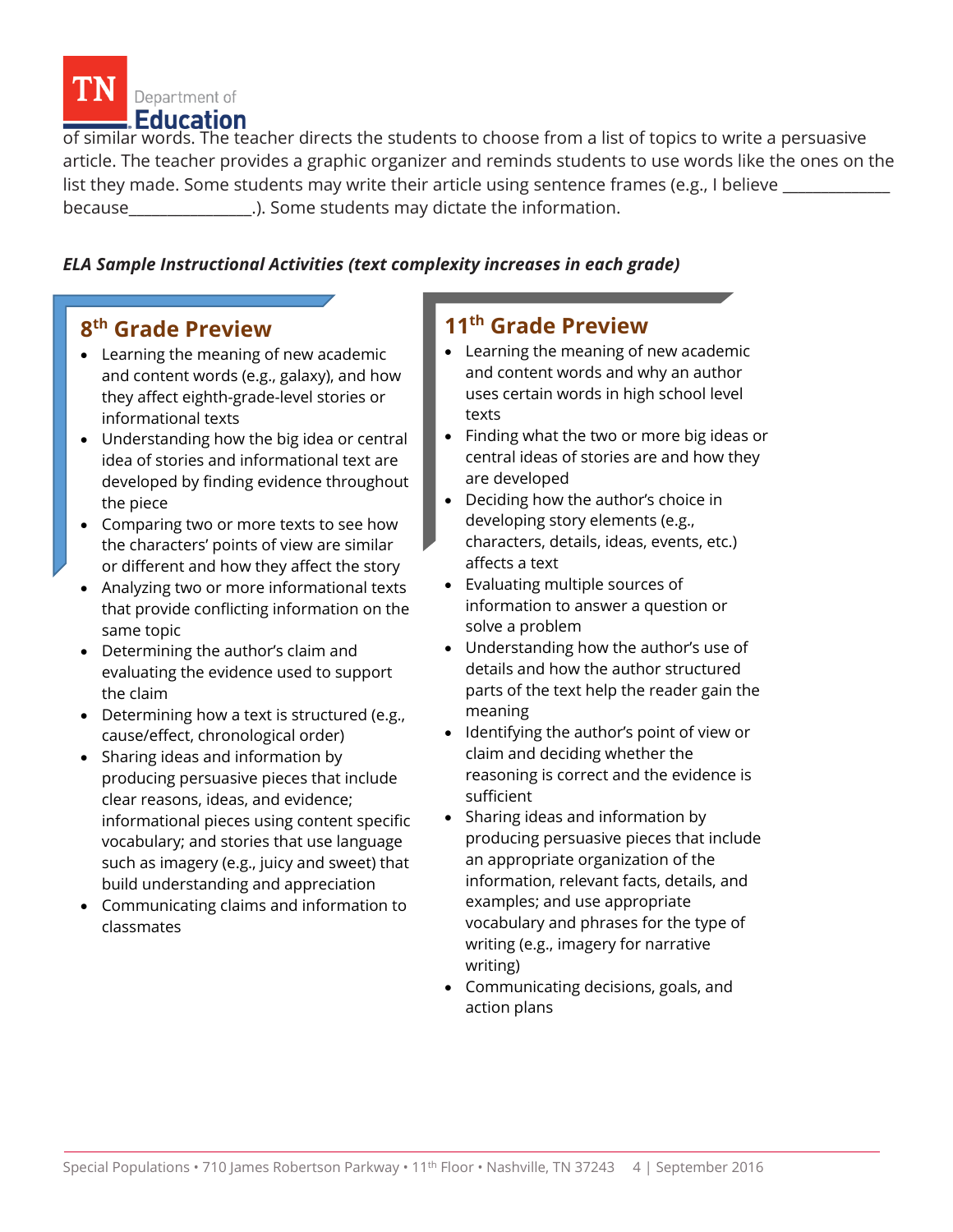

#### *Mathematics – Grade 8*

In grade 8, the focus in mathematics is on creating and solving equations about real-world problems, solving problems using positive and negative numbers, studying how changing positions and size affects geometric figures; determining how one angle in a geometric figure affects other angles; calculating volume of three dimensional objects; using data from different types of graphs; and determining probability. All of the learning activities that you can expect your child to be involved might be individualized for your child. This allows the skills to be taught, practiced, and learned so that your child can make progress more easily. Here is a mathematics example that shows how individualization might work:

The teacher is beginning to teach congruency and similarity of geometric figures. Students will be practicing on worksheets the teacher has provided. Some students may work on three transformations (e.g., turns, flips, slides), some students may work on two transformations, and some students may work on one. Then, some students may have to complete transformations; some students may have to identify what transformation has been completed for them; some students may have to come up with an answer on their own; and some students may choose from several answer choices (some students may choose from four answer choices, some students may choose from three answer choices, and some students may choose from two answer choices).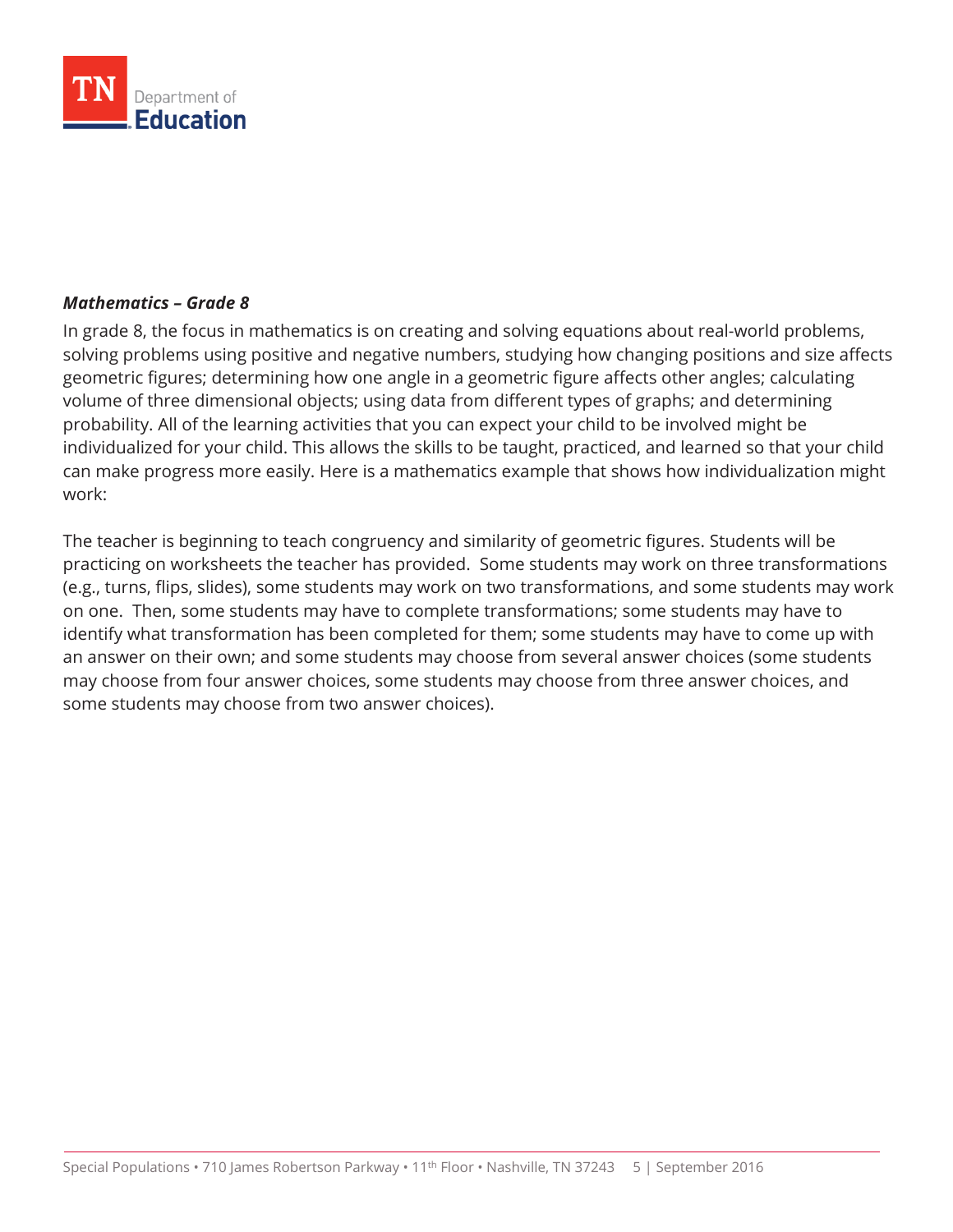

## *Mathematics Sample Instructional Activities*

## **8th Grade**

- Working with rational and irrational numbers
- Adding, subtracting, multiplying, and dividing fractions, decimals, or positive/negative numbers
- Recognizing and comparing congruent and similar figures; describing scale change on surface area, area, and volume
- Changing a two-dimensional shape using turns, flips, or slides
- Learning about how angles are related to each other (e.g., supplementary, complementary, and adjacent)
- Solving problems involving angle measure, area, surface area, and volume including cylinders, cubes, and spheres
- Solving linear equations; graphing linear functions
- Interpreting information from graphs and plots
- Conduct and analyze probability experiments

## **11th Grade Preview**

- Learning about exponents and scientific notation
- Solving problems with rational and irrational numbers
- Using tools to make geometric constructions
- Solving real world geometric problems by using transformations and finding dimensions of figures
- Graphing and using linear equations to solve geometric problems
- Writing and solving variable expressions that represent word problems
- Identifying, completing, predicting, comparing, and making conclusions from data displayed in graphs and box plots
- Calculate the mean and median of a set of data
- Describing, predicting, and making conclusions about real-world probabilities